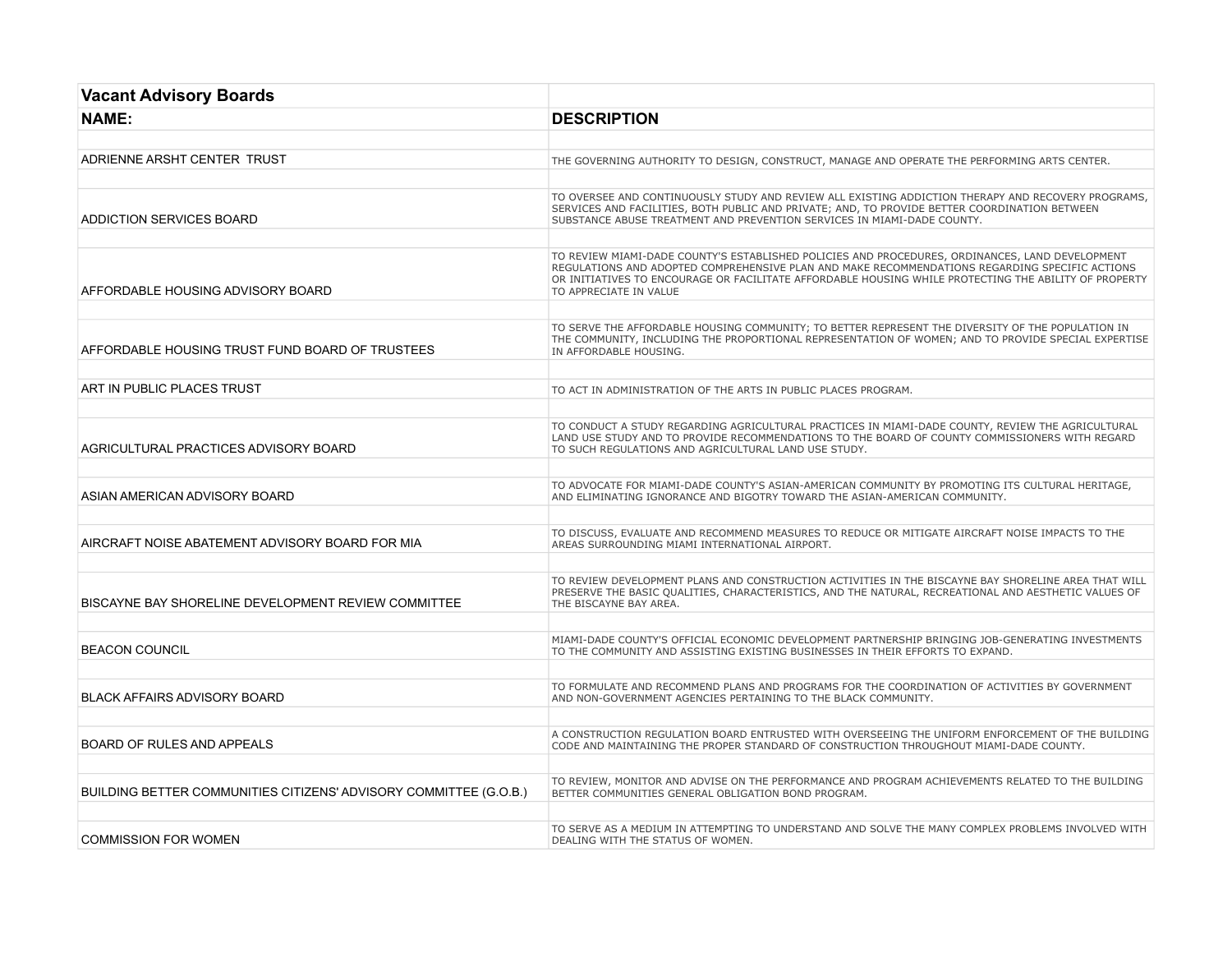| <b>CHILDREN'S TRUST</b>                                                          | AN INDEPENDENT SPECIAL TAXING DISTRICT CREATED TO FUND IMPROVEMENTS FOR THE CHILDREN OF MIAMI-DADE<br>COUNTY IN THE AREAS OF HEALTH, DEVELOPMENT, SAFETY, PARENTAL RESPONSIBILITY AND OTHER NECESSARY AND<br>IMPORTANT CHILDREN'S SERVICES.                                                                                                                                                                                                                                                                                                                                                                                                                                                                                                                 |
|----------------------------------------------------------------------------------|-------------------------------------------------------------------------------------------------------------------------------------------------------------------------------------------------------------------------------------------------------------------------------------------------------------------------------------------------------------------------------------------------------------------------------------------------------------------------------------------------------------------------------------------------------------------------------------------------------------------------------------------------------------------------------------------------------------------------------------------------------------|
|                                                                                  |                                                                                                                                                                                                                                                                                                                                                                                                                                                                                                                                                                                                                                                                                                                                                             |
| COMMISSION ON DISABILITY ISSUES (CODI)                                           | TO CONSIDER ALL MATTERS PERTAINING TO THE STATUS OF PERSONS WITH DISABILITIES, INCLUDING BUT NOT<br>LIMITED TO DISCRIMINATION, EMPLOYMENT, VOCATIONAL TRAINING, ESTABLISHMENT OF RESIDENTIAL FACILITIES,<br>TRANSPORTATION NEEDS, AND ATTITUDES TOWARD PERSONS WITH DISABILITIES AS DEFINED FROM TIME TO TIME IN<br>THE AMERICANS WITH DISABILITIES ACT.                                                                                                                                                                                                                                                                                                                                                                                                    |
|                                                                                  |                                                                                                                                                                                                                                                                                                                                                                                                                                                                                                                                                                                                                                                                                                                                                             |
| CITIZEN'S REDISTRICTING ADVISORY BOARD                                           | TO ELECT PUBLIC COMMENTS AND RECOMMENDATIONS PRIOR TO COMMISSIONS REDISTRICTING                                                                                                                                                                                                                                                                                                                                                                                                                                                                                                                                                                                                                                                                             |
|                                                                                  |                                                                                                                                                                                                                                                                                                                                                                                                                                                                                                                                                                                                                                                                                                                                                             |
| <b>COMMISSION ON HUMAN RIGHTS</b>                                                | A QUASI-JUDICIAL BOARD CHARGED WITH ENFORCING MIAMI-DADE COUNTY'S ANTI-DISCRIMINATION ORDINANCE;<br>CONDUCTING PUBLIC ADMINISTRATIVE HEARINGS ON APPEALS FOR DETERMINATIONS ON CASES OF EMPLOYMENT,<br>HOUSING, PUBLIC ACCOMMODATIONS, FAMILY LEAVE AND DOMESTIC VIOLENCE, AND LEAVE DISCRIMINATION; AND<br>MAY UPHOLD, MODIFY OR OVERTURN SUCH DETERMINATIONS. THE BOARD ALSO SERVES IN AN ADVISORY CAPACITY<br>ON ISSUES OF DISCRIMINATION IN MIAMI-DADE COUNTY.                                                                                                                                                                                                                                                                                          |
|                                                                                  |                                                                                                                                                                                                                                                                                                                                                                                                                                                                                                                                                                                                                                                                                                                                                             |
| CITIZENS' INDEPENDENT TRANSPORTATION TRUST (CITT)                                | TO MONITOR, OVERSEE, REVIEW, AUDIT, REPORT, AND ASSURE COMPLIANCE REQUIREMENTS AND<br>LIMITATIONS IN THE USE AND EXPENDITURE OF THE PROCEEDS OF THE COUNTY TRANSIT SYSTEM<br>SURTAX.                                                                                                                                                                                                                                                                                                                                                                                                                                                                                                                                                                        |
|                                                                                  |                                                                                                                                                                                                                                                                                                                                                                                                                                                                                                                                                                                                                                                                                                                                                             |
| CITIZENS' INDEPENDENT TRANSPORTATION TRUST (CITT) NOMINATING<br><b>COMMITTEE</b> | TO SELECT AND NOMINATE QUALIFIED CANDIDATES TO SERVE ON THE CITIZENS INDEPENDENT TRANSPORTATION<br>TRUST.                                                                                                                                                                                                                                                                                                                                                                                                                                                                                                                                                                                                                                                   |
|                                                                                  |                                                                                                                                                                                                                                                                                                                                                                                                                                                                                                                                                                                                                                                                                                                                                             |
| COMMUNITY ACTION AGENCY ADVISORY BOARD (CAA)                                     | TO ADVISE THE COUNTY ON THE DEVELOPMENT, PLANNING, IMPLEMENTATION AND EVALUATION OF ITS COMMUNITY<br>SERVICES BLOCK GRANT PROGRAMS AND OTHER PROGRAMS ADMINISTERED BY THE COMMUNITY ACTION AGENCY; TO<br>ADVISE THE COUNTY ON EFFORTS OR MECHANISMS TO FACILITATE THE REDUCTION IN POVERTY, THE REVITALIZATION<br>OF LOW INCOME COMMUNITIES AND THE EMPOWERMENT OF LOW INCOME FAMILIES AND INDIVIDUALS TO BECOME<br>SELF-SUFFICIENT; TO PROVIDE FOR THE OVERSIGHT OF QUALITY SERVICES FOR THE CHILDREN AND FAMILIES SERVED<br>BY THE COUNTY'S HEAD START/EARLY HEAD START PROGRAM; AND TO MAKE DECISIONS RELATED TO THE DESIGN AND<br>IMPLEMENTATION OF THE COUNTY'S HEAD START/EARLY HEAD START PROGRAM ON BEHALF OF THE BOARD OF COUNTY<br>COMMISSIONERS. |
|                                                                                  |                                                                                                                                                                                                                                                                                                                                                                                                                                                                                                                                                                                                                                                                                                                                                             |
|                                                                                  |                                                                                                                                                                                                                                                                                                                                                                                                                                                                                                                                                                                                                                                                                                                                                             |
|                                                                                  |                                                                                                                                                                                                                                                                                                                                                                                                                                                                                                                                                                                                                                                                                                                                                             |
| COMMUNITY COUNCILS (COMMISSION APPOINTED SEATS ONLY)                             | TO SEPARATE GEOGRAPHIC AREAS IN UNINCORPORATED MIAMI-DADE COUNTY BY MAKING ZONING AND LAND USE<br>DECISIONS MORE ACCESSIBLE TO THE COMMUNITIES.                                                                                                                                                                                                                                                                                                                                                                                                                                                                                                                                                                                                             |
|                                                                                  |                                                                                                                                                                                                                                                                                                                                                                                                                                                                                                                                                                                                                                                                                                                                                             |
| <b>COMMUNITY RELATIONS BOARD (CRB)</b>                                           | TO ACT AS CONCILIATOR BY PROVIDING INTERVENTION AND CONTAINMENT OF CONTROVERSIES INVOLVING<br>COMMUNITY TENSIONS AND CONFLICT; TO FOSTER MUTUAL UNDERSTANDING, TOLERANCE AND RESPECT AMONG ALL<br>ECONOMIC, SOCIAL, RELIGIOUS AND ETHNIC GROUPS; AND TO WORK PROACTIVELY TO IDENTIFY AND RELIEVE<br>INTERGROUP CONFLICTS BEFORE CRISIS ARISES.                                                                                                                                                                                                                                                                                                                                                                                                              |
|                                                                                  |                                                                                                                                                                                                                                                                                                                                                                                                                                                                                                                                                                                                                                                                                                                                                             |
| <b>COVID-19: ECONOMIC RECOVERY TASK FORCE</b>                                    | TO THE REVIEW AND DENY OR APPROVE APPLICANTS FOR EXAMINATION, CERTIFICATES OF COMPETENCY AND<br>ELIGIBILITY, AND IN REGARD TO DISCIPLINARY ACTION.                                                                                                                                                                                                                                                                                                                                                                                                                                                                                                                                                                                                          |
|                                                                                  |                                                                                                                                                                                                                                                                                                                                                                                                                                                                                                                                                                                                                                                                                                                                                             |
| CONSTRUCTION TRADES QUALIFYING BOARD (CTQB) - DIVISION A                         | TO REVIEW AND DENY OR APPROVE APPLICANTS FOR EXAMINATION, CERTIFICATES OF COMPETENCY AND ELIGIBILITY,<br>AND IN REGARD TO DISCIPLINARY ACTION.                                                                                                                                                                                                                                                                                                                                                                                                                                                                                                                                                                                                              |
|                                                                                  |                                                                                                                                                                                                                                                                                                                                                                                                                                                                                                                                                                                                                                                                                                                                                             |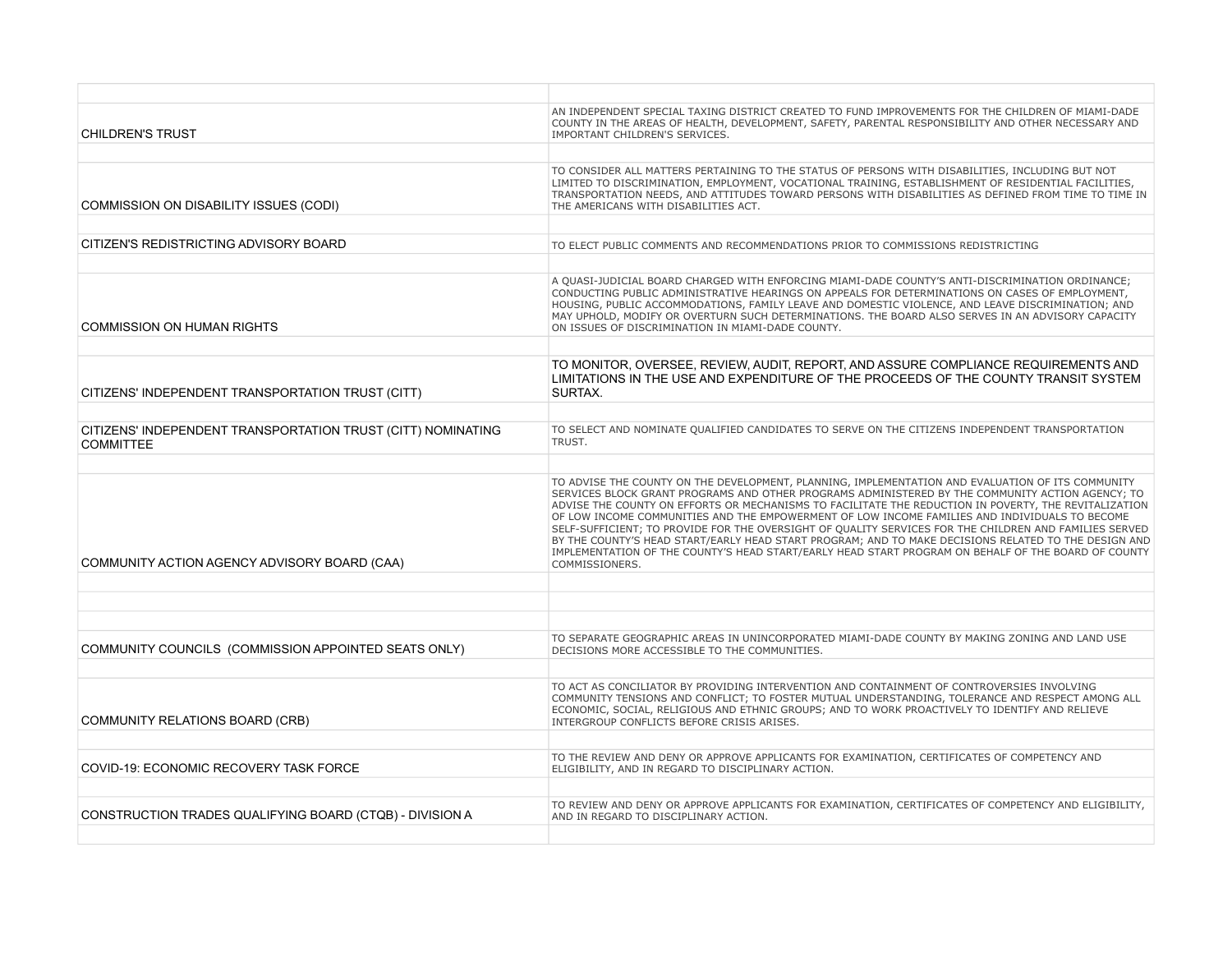| CONSTRUCTION TRADES QUALIFYING BOARD (CTQB) - DIVISION B                                | TO THE REVIEW AND DENY OR APPROVE APPLICANTS FOR EXAMINATION, CERTIFICATES OF COMPETENCY AND<br>ELIGIBILITY, AND IN REGARD TO DISCIPLINARY ACTION.                                                                                                                                                                                                                                                                                                                                      |
|-----------------------------------------------------------------------------------------|-----------------------------------------------------------------------------------------------------------------------------------------------------------------------------------------------------------------------------------------------------------------------------------------------------------------------------------------------------------------------------------------------------------------------------------------------------------------------------------------|
|                                                                                         |                                                                                                                                                                                                                                                                                                                                                                                                                                                                                         |
| <b>CULTURAL AFFAIRS COUNCIL</b>                                                         | TO DEVELOP, COORDINATE AND PROMOTE THE PERFORMING AND VISUAL ARTS AND THE SCIENCES, CONTRACT FOR<br>ARTISTIC SERVICES, PERFORMANCES, AND EXHIBITS, AND DEVELOP PHYSICAL FACILITIES FOR THE USE OF THE ARTS<br>AND SCIENCES, ALL FOR THE ENJOYMENT, EDUCATION, CULTURAL ENRICHMENT, AND BENEFIT OF THE CITIZENS OF<br>MIAMI-DADE COUNTY.                                                                                                                                                 |
|                                                                                         |                                                                                                                                                                                                                                                                                                                                                                                                                                                                                         |
| DADE MIAMI CRIMINAL JUSTICE SYSTEM                                                      | TO ENCOURAGE AND FACILITATE COORDINATION AND COOPERATION BETWEEN AND AMONG THE VARIOUS AGENCIES<br>OF THE CRIMINAL JUSTICE SYSTEM AND PROVIDE ADVICE, ANALYSIS, AND TECHNICAL ASSISTANCE FOR MIAMI-DADE<br>COUNTY AND THE CITY OF MIAMI.                                                                                                                                                                                                                                                |
|                                                                                         |                                                                                                                                                                                                                                                                                                                                                                                                                                                                                         |
| DOMESTIC VIOLENCE OVERSIGHT BOARD                                                       | TO SERVE IN AN ADVISORY CAPACITY ON ALL ISSUES AFFECTING OR RELATING TO DOMESTIC VIOLENCE; TO MAKE<br>RECOMMENDATIONS FOR USE OF THE PORTION OF THE FOOD AND BEVERAGE TAX PROCEEDS DEDICATED TO<br>CONSTRUCTION AND OPERATION OF DOMESTIC VIOLENCE CENTERS; AND TO PROVIDE OVERSIGHT ACTIVITIES TO<br>ENSURE AN ADEQUATE CONTINUUM OF CARE FOR VICTIMS OF DOMESTIC VIOLENCE.                                                                                                            |
|                                                                                         |                                                                                                                                                                                                                                                                                                                                                                                                                                                                                         |
| DRIVER'S LICENSE SUSPENSION TASK FORCE                                                  | TO REVIEW THE OVERWHELMING MAJORITY OF DRIVER LICENSE SUSPENSIONS UNRELATED TO THE DRIVERS' ABILITY<br>OR SKILL TO CONTINUE DRIVING; NON-PAYMENT OF COURT-RELATED FEES, SERVICE CHARGES, FINES, AND<br>ASSOCIATED COURT COSTS                                                                                                                                                                                                                                                           |
|                                                                                         |                                                                                                                                                                                                                                                                                                                                                                                                                                                                                         |
| Dr ANTONIO JORGE SOCIAL AND ECONOMIC DEVELOPMENT COUNCIL OF<br><b>MIAMI-DADE COUNTY</b> | TO DEVELOP SHORT AND LONG TERM PLANS ADDRESSING THE CONSEQUENCES OF A SOCIAL AND ECONOMIC<br>DOWNTURN AND REINVIGORATING THE RATE OF ECONOMIC DEVELOPMENT WITH SPECIAL ATTENTION TO THE NEEDS<br>OF LOW INCOME SEGMENTS OF THE POPULATON. SEDC COUNCIL WILL ALSO MAKE FINDINGS AND RECOMMENDATIONS<br>ON A QUARTERLY BASIS TO THE MAYOR OF MIAMI-DADE COUNTY AND BOARD OF COMMISSIONERS REGARDING THE<br>NECESSARY MEASURES TO ENSURE FULL RECOVERY AND FUTURE SOCIOECOMIC DEVELOPMENT. |
|                                                                                         |                                                                                                                                                                                                                                                                                                                                                                                                                                                                                         |
| EDUCATIONAL FACILITIES AUTHORITY                                                        | TO ASSIST INSTITUTIONS OF HIGHER EDUCATION IN CONSTRUCTING, FINANCING, AND REFINANCING PROJECTS.                                                                                                                                                                                                                                                                                                                                                                                        |
|                                                                                         |                                                                                                                                                                                                                                                                                                                                                                                                                                                                                         |
| ELDER AFFAIRS ADVISORY BOARD                                                            | TO ADVISE THE MAYOR AND THE BOARD OF COUNTY COMMISSIONERS ON ISSUES RELATED TO PROGRAMMING, PUBLIC<br>SERVICES, FACILITIES, AND ALL POLICY MATTERS PERTAINING TO THE ELDERLY COMMUNITY IN MIAMI-DADE COUNTY;<br>AND SERVE AS LIAISON WITH THE ELDERLY COMMUNITY                                                                                                                                                                                                                         |
|                                                                                         |                                                                                                                                                                                                                                                                                                                                                                                                                                                                                         |
| ENVIRONMENTAL QUALITY CONTROL BOARD (EQCB)                                              | TO HEAR APPEALS BY ANY PERSON AGGRIEVED BY ANY ACTION OR DECISION OF THE DERM AS PROVIDED IN SECTION<br>24-11, AND TO HEAR AND PASS UPON ALL APPLICATIONS FOR VARIANCES AND EXTENSIONS OF TIME IN THE MANNER<br>PROVIDED THEREIN.                                                                                                                                                                                                                                                       |
|                                                                                         |                                                                                                                                                                                                                                                                                                                                                                                                                                                                                         |
| FILM AND ENTERTAINMENT ADVISORY BOARD                                                   | TO MAKE RECOMMENDATIONS ON ALL MATTERS PERTAINING TO THE FILM AND ENTERTAINMENT RELATED INDUSTRIES<br>AND TO SUPPORT AND ADVANCE THE INTEREST AND RESOURCES OF THE FILM AND ENTERTAINMENT INDUSTRY IN<br>MIAMI-DADE COUNTY                                                                                                                                                                                                                                                              |
|                                                                                         |                                                                                                                                                                                                                                                                                                                                                                                                                                                                                         |
| FLORIDA ASSOCIATION OF COUNTIES                                                         | TO REPRESENT THE CONCERNS OF FLORIDA'S COUNTY GOVERNMENTS.                                                                                                                                                                                                                                                                                                                                                                                                                              |
|                                                                                         |                                                                                                                                                                                                                                                                                                                                                                                                                                                                                         |
| FIRE PREVENTION AND SAFETY APPEALS BOARD                                                | TO HEAR AND DETERMINE APPEALS REGARDING LIFE SAFETY AND FIRE PREVENTION REGULATIONS FOR ALL<br>JURISDICTIONS AND MUNICIPALITIES IN MIAMI-DADE COUNTY.                                                                                                                                                                                                                                                                                                                                   |
|                                                                                         |                                                                                                                                                                                                                                                                                                                                                                                                                                                                                         |
| GOODS AND SERVICES TASK FORCE                                                           | REVIEWING COUNTY EXISTING LEGISLATION, ADMINISTRATIVE PRACTICES, PROCEDURES AND COMPETITIVE<br>SOLICITATION.                                                                                                                                                                                                                                                                                                                                                                            |
|                                                                                         |                                                                                                                                                                                                                                                                                                                                                                                                                                                                                         |
| HISPANIC AFFAIRS ADVISORY BOARD                                                         | TO BRING ATTENTION TO AND RESOLVE THE CONCERNS OF THE HISPANIC COMMUNITY IN MIAMI-DADE COUNTY; AND<br>TO PROMOTE POSITIVE IMAGES OF HISPANICS AND THEIR MANY CONTRIBUTIONS TO SOCIETY.                                                                                                                                                                                                                                                                                                  |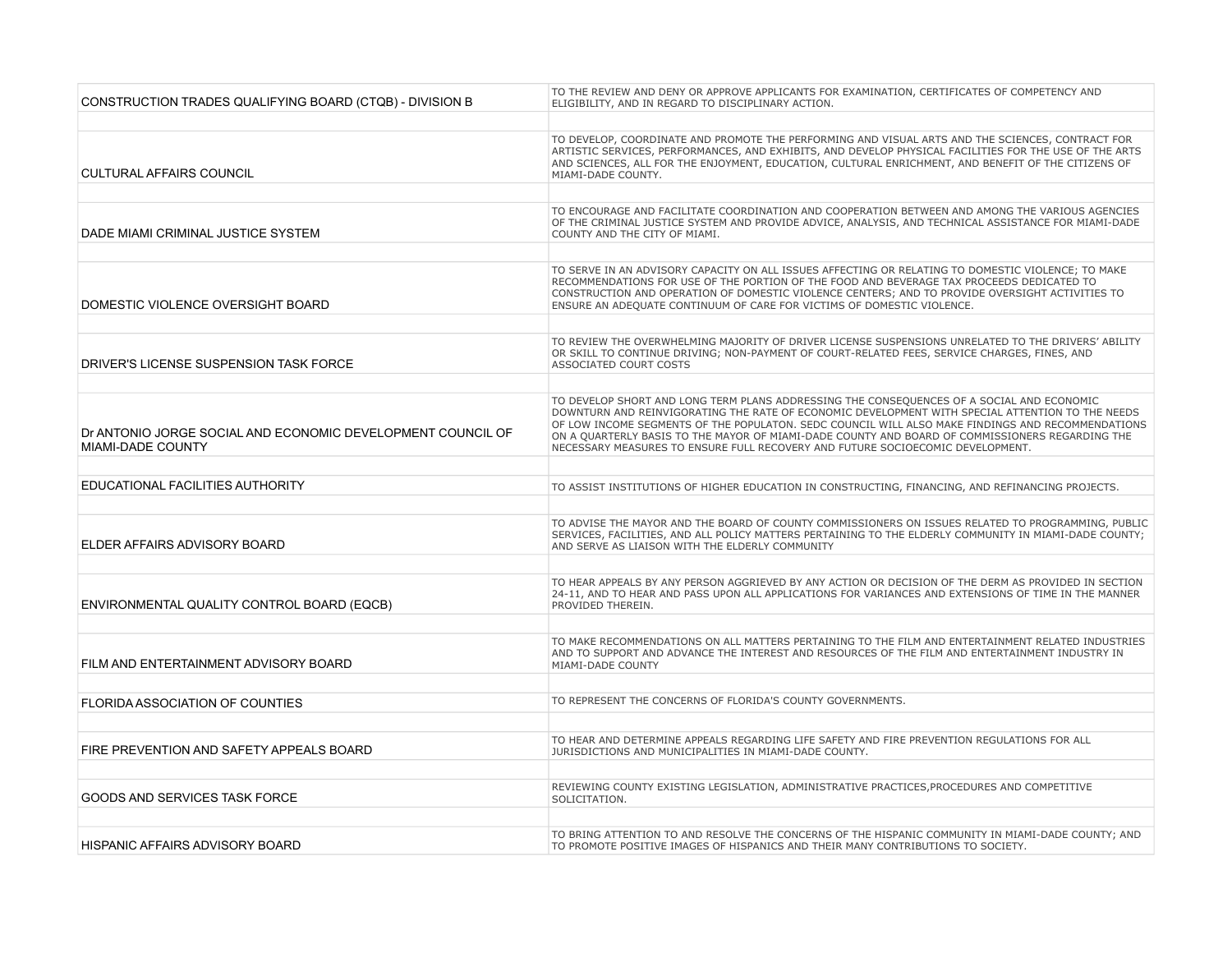| HEALTH COUNCIL OF SOUTH FLORIDA                          | TO FORECAST THE HEALTH CARE NEEDS OF FLORIDA'S GROWING POPULATION; RECOMMEND CHANGES IN THE HEALTH<br>CARE DELIVERY SYSTEM TO MAKE IT MORE RESPONSIVE TO COMMUNITY NEEDS; COLLECT, ANALYZE AND INTERPRET<br>HEALTH CARE DATA TO ACHIEVE MORE EFFECTIVE SERVICES DELIVERY; DEVELOP PUBLIC AND PRIVATE PARTNERSHIPS<br>TO MEET COMMUNITY NEEDS; ASSURE SERVICE THAT MEET THE NEEDS OF CHILDREN, THE DISABLED, THE ELDERLY<br>AND PERSONS LIVING WITH HIV/AIDS AND OTHER CHRONIC CONDITIONS; PROMOTE RESPONSIBLE HEALTH CARE<br>POLICY; EDUCATE THE PUBLIC AND INCREASE AWARENESS OF HEALTH ISSUES; DEVELOP BEST PRACTICES TO MEET<br>LOCAL HEALTH CARE NEEDS. |
|----------------------------------------------------------|-------------------------------------------------------------------------------------------------------------------------------------------------------------------------------------------------------------------------------------------------------------------------------------------------------------------------------------------------------------------------------------------------------------------------------------------------------------------------------------------------------------------------------------------------------------------------------------------------------------------------------------------------------------|
|                                                          |                                                                                                                                                                                                                                                                                                                                                                                                                                                                                                                                                                                                                                                             |
| <b>HISTORIC PRESERVATION BOARD</b>                       | TO CONSIDER, DESIGNATE AND ESTABLISH INDIVIDUAL SITES, DISTRICTS AND ARCHEOLOGICAL ZONES AND<br>PROMOTE AWARENESS OF HISTORIC PRESERVATION AND ITS COMMUNITY BENEFITS.                                                                                                                                                                                                                                                                                                                                                                                                                                                                                      |
|                                                          |                                                                                                                                                                                                                                                                                                                                                                                                                                                                                                                                                                                                                                                             |
| <b>HEALTH FACILITIES AUTHORITY</b>                       | TO ISSUE BONDS AND LOAN PROCEEDS FOR THE PURPOSE OF FINANCING PROJECTS; PROMOTE AND DEVELOP PUBLIC<br>HEALTH CARE WITHIN MIAMI-DADE COUNTY; TO INCREASE OPPORTUNITIES FOR GAINFUL EMPLOYMENT AND<br>PURCHASING POWER; AND IMPROVE THE LIVING CONDITIONS AND OTHERWISE CONTRIBUTE TO THE HEALTH AND<br>WELFARE OF THE COUNTY AND ITS INHABITANTS.                                                                                                                                                                                                                                                                                                            |
|                                                          |                                                                                                                                                                                                                                                                                                                                                                                                                                                                                                                                                                                                                                                             |
| <b>HOUSING FINANCE AUTHORITY (HFA)</b>                   | TO ALLEVIATE AND REMEDY THE HOUSING AND INVESTMENT CAPITAL SHORTAGES IN MIAMI-DADE COUNTY.                                                                                                                                                                                                                                                                                                                                                                                                                                                                                                                                                                  |
| <b>HOMELESS TRUST</b>                                    | TO ENSURE THE IMPLEMENTATION OF THE MIAMI-DADE COUNTY COMMUNITY HOMELESS PLAN; ADMINISTER THE<br>PROCEEDS OF THE FOOD AND BEVERAGE TAX AND OTHER RESOURCES IDENTIFIED BY THE TRUST FOR THE<br>CONTINUUM, AND SERVE IN AN ADVISORY CAPACITY TO THE BOARD OF COUNTY COMMISSIONER ON ALL ISSUES<br>RELATING TO HOMELESSNESS.                                                                                                                                                                                                                                                                                                                                   |
|                                                          |                                                                                                                                                                                                                                                                                                                                                                                                                                                                                                                                                                                                                                                             |
| <b>INTERFAITH ADVISORY BOARD</b>                         | ENCOURAGE GREARTER UNDERSTANDING, RESPECT AND COOPERATGION AMONG DIVERSE FAITH-BASED, RELIGIOUS<br>AND SPITRITUAL GROUPS, INSTITUTIONS AND PEOPLE OF MIAMI-DADE COUNTY                                                                                                                                                                                                                                                                                                                                                                                                                                                                                      |
|                                                          |                                                                                                                                                                                                                                                                                                                                                                                                                                                                                                                                                                                                                                                             |
| <b>INDEPENDENT CIVILIAN PANEL</b>                        | CONDUCT INDEPENDENT REVIEW AND HOLD PUBLIC HEARINGS CONCERNING COMPLAINTS OR GRIEVANCE MADE<br>AGAINST SWORN OFFICERS OF THE MIAMI-DADE COUNTY POLICE DEPARTMENT OR ANY SUCCESSOR AGENCY OR ANT<br>OTHER LAW ENFORCEMENT AGENCY ESTABLISHED BY THE BOARD                                                                                                                                                                                                                                                                                                                                                                                                    |
|                                                          |                                                                                                                                                                                                                                                                                                                                                                                                                                                                                                                                                                                                                                                             |
| INDEPENDENT CIVILIAN PANEL NOMINATING COMMITTEE          | CONDUCT INDEPENDENT REVIEW AND HOLD PUBLIC HEARINGS CONCERNING COMPLAINTS OR GRIEVANCE MADE<br>AGAINST SWORN OFFICERS OF THE MIAMI-DADE COUNTY POLICE DEPARTMENT OR ANY SUCCESSOR AGENCY OR ANT<br>OTHER LAW ENFORCEMENT AGENCY ESTABLISHED BY THE BOARD                                                                                                                                                                                                                                                                                                                                                                                                    |
|                                                          |                                                                                                                                                                                                                                                                                                                                                                                                                                                                                                                                                                                                                                                             |
| INDUSTRIAL DEVELOPMENT THEORY                            | TO IMPLEMENT AND MANAGE FEDERALLY LEGISLATED BOND FINANCING PROGRAMS SERVING AS FIXED ASSET<br>INVESTMENT INCENTIVES FOR PRIVATE SECTOR INDUSTRY EXPANSION AND LOCATION.                                                                                                                                                                                                                                                                                                                                                                                                                                                                                    |
|                                                          |                                                                                                                                                                                                                                                                                                                                                                                                                                                                                                                                                                                                                                                             |
| INTERNATIONAL TRADE CONSORTIUM BOARD (ITC)               | TO PROVIDE ADVICE ON POLICY MATTERS RELATING TO INTERNATIONAL TRADE INITIATIVES AND SISTER CITIES<br>PROGRAM ACTIVITIES.                                                                                                                                                                                                                                                                                                                                                                                                                                                                                                                                    |
|                                                          |                                                                                                                                                                                                                                                                                                                                                                                                                                                                                                                                                                                                                                                             |
| JACKSON HEALTH SYSTEM G.O.B CITIZENS' ADVISORY COMMITTEE | TO REVIEW AND MONITOR PERFORMANCE AND PROGRAM ACHIEVEMENTS RELATED TO THE BOND PROGRAM<br>REAGRDING JACKSON HEALTH SYSTEM CAPITAL PROJECTS.                                                                                                                                                                                                                                                                                                                                                                                                                                                                                                                 |
|                                                          |                                                                                                                                                                                                                                                                                                                                                                                                                                                                                                                                                                                                                                                             |
| LIVING WAGE COMMISSION                                   | TO REVIEW THE EFFECTIVENESS OF ORDINANCE 99-44 AND TO ESTABLISH EQUAL STANDARDS FOR COMPANIES WHO<br>DOES BUSINESS WITH MIAMI-DADE COUNTY ON A COMPETITIVE BASIS.                                                                                                                                                                                                                                                                                                                                                                                                                                                                                           |
|                                                          |                                                                                                                                                                                                                                                                                                                                                                                                                                                                                                                                                                                                                                                             |
| LIMOUSINE ADVISORY GROUP                                 | TO RENDER TECHNICAL ASSISTANCE RELATING TO THE FOR-HIRE INDUSTRY                                                                                                                                                                                                                                                                                                                                                                                                                                                                                                                                                                                            |
|                                                          |                                                                                                                                                                                                                                                                                                                                                                                                                                                                                                                                                                                                                                                             |
| LAND SELECTION ACQUISITION COMMITTEE (LASC)              | TO ASSIST IN IMPLEMENTING THE MANDATE OF DADE COUNTY VOTERS TO ACQUIRE, PRESERVE AND RESTORE<br>ENVIRONMENTALLY ENDANGERED LANDS.                                                                                                                                                                                                                                                                                                                                                                                                                                                                                                                           |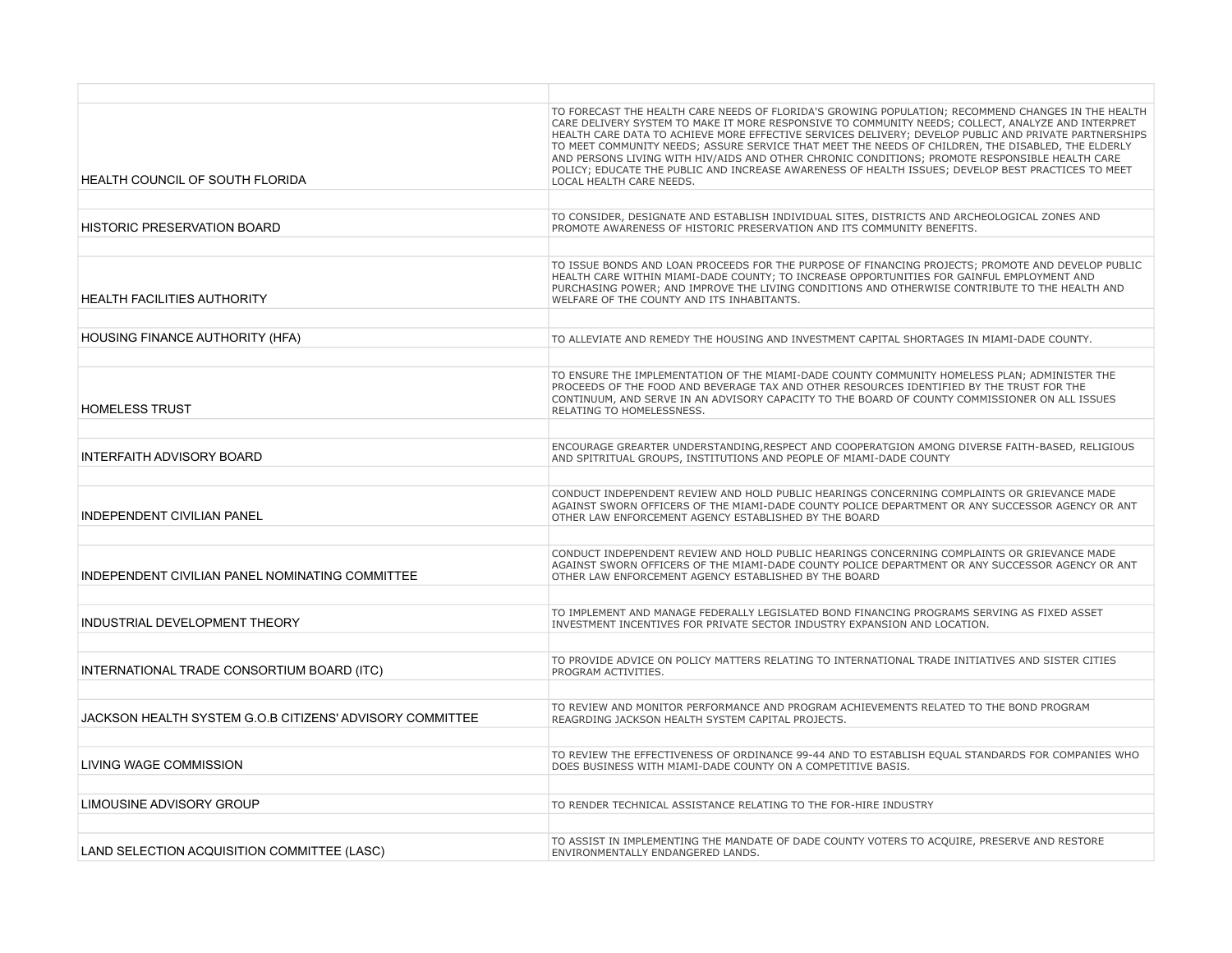| MIAMI-DADE COUNTY LGBTQ ADVISORY BOARD                        | TO ADVISE THE BOARD, COUNTY MAYOR, COUNTY DEPARTMENTS AND OTHER GOVERNMENTAL ENTITIES; ON ISSUES<br>RELATED TO LGBTQ COMMUNITY                                                                                                                                                                                                                                                                                                                                                                                                                                                                                   |
|---------------------------------------------------------------|------------------------------------------------------------------------------------------------------------------------------------------------------------------------------------------------------------------------------------------------------------------------------------------------------------------------------------------------------------------------------------------------------------------------------------------------------------------------------------------------------------------------------------------------------------------------------------------------------------------|
|                                                               |                                                                                                                                                                                                                                                                                                                                                                                                                                                                                                                                                                                                                  |
| MIAMI-DADE COUNTY CRYPTOCURRENCY TASK FORCE                   | MIAMI-DADE CRYPTOCURRENCY TASK FORCE IS ESTABLISHED FOR THE PURPOSE OF: (A) STUDYING THE FEASIBILITY<br>OF MIAMI-DADE COUNTY ACCEPTING CRYPTOCURRENCY AND OTHER DIGITAL MONETARY FORMS AS AN ACCEPTABLE<br>METHOD OF PAYMENT FOR COUNTY TAXES, FEES, AND SERVICES; (B) IDENTIFYING ANY COSTS ASSOCIATED WITH<br>ACCEPTING CRYPTOCURRENCY AND OTHER DIGITAL MONETARY FORMS AS AN ACCEPTABLE METHOD OF PAYMENT FOR<br>COUNTY TAXES, FEES, AND SERVICES; AND (C) PROVIDING RECOMMENDATIONS TO THE BOARD ON OTHER POLICY<br>INITIATIVES RELATING TO CRYPTOCURRENCIES THAT WOULD BE ADVANTAGEOUS TO MIAMI-DADE COUNTY |
|                                                               |                                                                                                                                                                                                                                                                                                                                                                                                                                                                                                                                                                                                                  |
| MIAMI-DADE MILLENNIAL TASK FORCE BOARD                        | TO DEVELOP STRATEGIES TO ATTRACT, RETAIN AND ASSIST MILLENNIALS IN MIAMI-DADE COUNTY THROUGH, AMONG<br>OTHER THINGS, HOUSING, CAREER AND TRANSPORATION OPPORTUNITIES OR INCENTIVES                                                                                                                                                                                                                                                                                                                                                                                                                               |
|                                                               |                                                                                                                                                                                                                                                                                                                                                                                                                                                                                                                                                                                                                  |
| MIAMI-DADE ECONOMIC ADVISORY TRUST (MDEAT)                    | TO ENSURE THE EQUITABLE PARTICIPATION OF BLACKS IN MIMI-DADE COUNTY'S ECONOMIC GROWTH THROUGH<br>ADVOCACY AND MONITORING OF ECONOMIC CONDITIONS AND ECONOMIC DEVELOPMENT INITIATIVES IN MIAMI DADE<br><b>COUNTY</b>                                                                                                                                                                                                                                                                                                                                                                                              |
|                                                               |                                                                                                                                                                                                                                                                                                                                                                                                                                                                                                                                                                                                                  |
| MIAMI-DADE ECONOMIC ADVISORY TRUST (MDEAT) NOMINATING COUNCIL | TO SOLICIT, SCREEN, INTERVIEW AND RECOMMEND QUALIFIED CANDIDATES TO SERVE AS MEMBERS OF THE MIAMI-<br>DADE ECONOMIC ADVOCACY TRUST NOMINATING COUNCIL.                                                                                                                                                                                                                                                                                                                                                                                                                                                           |
|                                                               |                                                                                                                                                                                                                                                                                                                                                                                                                                                                                                                                                                                                                  |
| MILITARY AFFAIRS BOARD                                        | TO PROVIDE THE BOARD OF COUNTY COMMISSIONERS WITH RECOMMENDATIONS REGARDING MILITARY AFFAIRS IN<br>MIAMI-DADE COUNTY.                                                                                                                                                                                                                                                                                                                                                                                                                                                                                            |
|                                                               |                                                                                                                                                                                                                                                                                                                                                                                                                                                                                                                                                                                                                  |
| MIAMI-DADE OPIOD ADDICTION TASK FORCE                         | TO CONDUCT A COMPREHENSIVE ASSESMENT OF THE OPIOID ADDICTION EPIDEMIC IN MIAMI-DADE COUNTY; AND<br>DEVELOP A COMPREHENSIVE OPIOID ADDICTION ACTION PLAN SETTING FORTH FINDINGS AND RECOMMENDATIONS.                                                                                                                                                                                                                                                                                                                                                                                                              |
|                                                               |                                                                                                                                                                                                                                                                                                                                                                                                                                                                                                                                                                                                                  |
| MIAMI-DADE FIRE RESCUE RESPONSE K-9 FOUNDATION, INC           | TO PROVIDE COMPANIONSHIP AND RELATED THERAPEUTIC SERVICES TO FIREFIGHTERS AND PRIVATE CITIZENS IN<br>MIAMI-DADE COUNTY                                                                                                                                                                                                                                                                                                                                                                                                                                                                                           |
|                                                               |                                                                                                                                                                                                                                                                                                                                                                                                                                                                                                                                                                                                                  |
| MIAMI-DADE HIV/AIDS PARTNERSHIP                               | TO ASSESS COMMUNITY NEEDS, DEVELOP A COMMUNITY-WIDE COMPREHENSIVE PLAN, ESTABLISH SERVICE<br>PRIORITIES, AND ALLOCATE FUNDS TO THE AREAS OF GREATEST NEED, WITH EQUAL WEIGHT AND ATTENTION<br>PROVIDED TO HIV/AIDS PREVENTION, HEALTH AND SUPPORTIVE SERVICES AND HOUSING.                                                                                                                                                                                                                                                                                                                                       |
|                                                               |                                                                                                                                                                                                                                                                                                                                                                                                                                                                                                                                                                                                                  |
| NARANJA LAKES COMMUNITY REDEVELOPMENT AGENCY (CRA)            | TO CARRY OUT THE COMMUNITY REDEVELOPMENT PURPOSES AS ENACTED UNDER THE FLORIDA LEGISLATURE'S<br>COMMUNITY REDEVELOPMENT ACT OF 1969.                                                                                                                                                                                                                                                                                                                                                                                                                                                                             |
|                                                               |                                                                                                                                                                                                                                                                                                                                                                                                                                                                                                                                                                                                                  |
| <b>NEAT STREETS MIAMI</b>                                     | TO DEVELOP YEARLY COMMUNITY IMAGE PLANS BASED ON THE COMMUNITY IMAGE 2000 GOALS AND ASSURE PROPER<br>MAINTENANCE AND CONTINUED ENHANCEMENT BASED ON THOSE GOALS FOR ROADWAY AND TRANSPORTATION AND<br>GATEWAY BEAUTIFICATION; AND TO EDUCATE THE COMMUNITY OF THE GOALS OF THE ADVISORY BOARD.                                                                                                                                                                                                                                                                                                                   |
|                                                               |                                                                                                                                                                                                                                                                                                                                                                                                                                                                                                                                                                                                                  |
| NORTH CENTRAL DADE MUNICIPAL ADVISORY COMMITTEE               | TO REVIEW POSSIBLE INCORPORATION OR ANNEXATION OF THE NORTH CENTRAL AREA OF MIAMI-DADE COUNTY.                                                                                                                                                                                                                                                                                                                                                                                                                                                                                                                   |
|                                                               |                                                                                                                                                                                                                                                                                                                                                                                                                                                                                                                                                                                                                  |
| NUSIANCE ABATEMENT BOARD                                      | TO CONSIDER COMPLAINTS AND REQUESTS FOR PROSECUTION REGARDING THE EXISTENCE OF A PLACE OR PREMISE<br>USED AS A SITE OF THE UNLAWFUL SALE OR DELIVERY OF CONTROLLED SUBSTANCES, PROSTITUTION, YOUTH AND<br>STREET GANG ACTIVITY, GAMBLING, ILLEGAL SALE OR CONSUMPTION OF ALCOHOLIC BEVERAGES, OR LEWD OR<br>LASCIVIOUS BEHAVIOR, LOCATED WITHIN MIAMI-DADE COUNTY AND TO DETERMINE WHETHER THE PLACE OR<br>PREMISES SHOULD BE DECLARED A PUBLIC NUISANCE AND ORDERED TO TAKE CERTAIN ACTION TO ABATE THE<br>NUISANCE ACTIVITY.                                                                                   |
|                                                               |                                                                                                                                                                                                                                                                                                                                                                                                                                                                                                                                                                                                                  |
| PARKS AND RECREATION CITIZENS ADVISORY COMMITTEE (P.R.C.A.C.) | TO MAKE RECOMMENDATIONS TO IMPROVE AND PROMOTE PARKS FACILITIES AND PROGRAMS IN MIAMI-DADE COUNTY.                                                                                                                                                                                                                                                                                                                                                                                                                                                                                                               |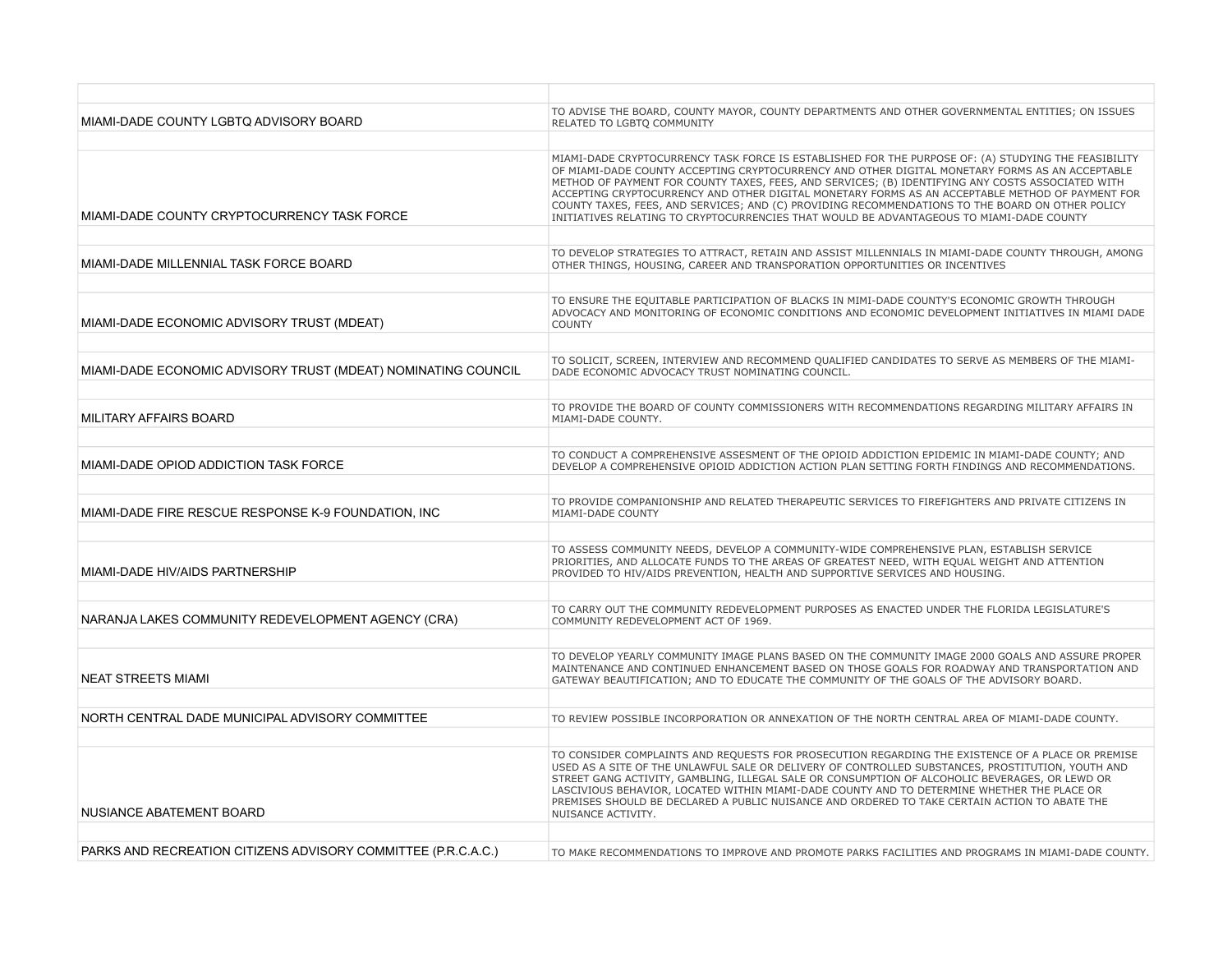| PORT OF MIAMI CRANE MANAGEMENT INC. COMMITTEE                                        | TO MANAGE THE MAINTENANCE AND REPAIR SERVICES FOR THE CRANES AT THE SEAPORT.                                                                                                                                                                                            |
|--------------------------------------------------------------------------------------|-------------------------------------------------------------------------------------------------------------------------------------------------------------------------------------------------------------------------------------------------------------------------|
|                                                                                      |                                                                                                                                                                                                                                                                         |
| PLANNING ADVISORY BOARD (PAB)                                                        | TO SERVE AS THE LOCAL PLANNING AGENCY                                                                                                                                                                                                                                   |
|                                                                                      |                                                                                                                                                                                                                                                                         |
| PUBLIC HEALTH TRUST/MEDICAL SCHOOLS ANNUAL AGREEMENT                                 | TO MAKE RECOMMENDATIONS REGARDING THE ANNUAL OPERATING AGREEMENT BETWEEN THE PUBLIC HEALTH TRUST<br>AND THE COUNTY TO BE SUBMITTED TO THE BOARD OF TRUSTEES.                                                                                                            |
|                                                                                      |                                                                                                                                                                                                                                                                         |
| PUBLIC HEALTH TRUST/MEDICAL SCHOOLS ANNUAL AGREEMENT<br>NEGOTIATING COMMITTEE        | TO NEGOTIATE THE ANNUAL OPERATING AGREEMENT BETWEEN THE PUBLIC HEALTH TRUST AND THE UNIVERSITY OF<br>MIAMI.                                                                                                                                                             |
|                                                                                      |                                                                                                                                                                                                                                                                         |
| PUBLIC HEALTH TRUST COMPENSATION & EVALUATION COMMITTEE                              | TO MAKE RECOMENDATIONS REGARDING COMPENSATION OF THE CHIEF EXECUTIVE OFFICER OF THE TRUST.                                                                                                                                                                              |
|                                                                                      |                                                                                                                                                                                                                                                                         |
| PUBLIC HEALTH TRUST NOMINATING COUNCIL                                               | A PUBLIC BODY CORPORATE AND POLITIC WHICH THROUGH ITS GOVERNING BODY, MAY EXERCISE ALL THOSE POWERS<br>EITHER SPECIFICALLY GRANTED HEREIN OR NECESSARY IN THE EXERCISE OF THOSE POWERS HEREIN ENUMERATED.                                                               |
|                                                                                      |                                                                                                                                                                                                                                                                         |
| SMALL BUSINESS ENTERPRISE ARCHITECTURE & ENGINEERING PROGRAM<br>(A/E ADVISORY BOARD) | TO COLLECT, INPUT, AND DISSEMINATE INFORMATION RELATED TO ECONOMIC OPPORTUNITIES WITHIN MIAMI-DADE<br>COUNTY GOVERNMENT FOR CBE-A/E BUSINESS OWNERS.                                                                                                                    |
|                                                                                      |                                                                                                                                                                                                                                                                         |
| SMALL BUSINESS ENTERPRISE CONSTRUCTION ADVISORY BOARD                                | TO REVIEW PROGRAM ACTIVITIES AND RESULTS, AND MAKE RECOMMENDATIONS TO THE DEPARTMENT OF BUSINESS<br>DEVELOPMENT (DBD) AND THE BOARD OF COUNTY COMMISSIONERS (BCC) ON MATTERS PERTAINING TO THE MIAMI-<br>DADE COUNTY COMMUNITY SMALL BUSINESS ENTERPRISE (CSBE)PROGRAM. |
|                                                                                      |                                                                                                                                                                                                                                                                         |
| SMALL BUSINESS ENTERPRISE GOODS AND SERVICES ADVISORY BOARD                          | TO SUPPORT AND PROMOTE THE SMALL BUSINESS ENTERPRISE PROGRAM.                                                                                                                                                                                                           |
|                                                                                      |                                                                                                                                                                                                                                                                         |
| SOUTH FLORIDA WORK FORCE INVESTMENT BOARD                                            | TO SET POLICY FOR THE PORTION OF THE STATEWIDE WORKFORCE INVESTMENT SYSTEM WITHIN THE LOCAL AREA<br>REGION 23.                                                                                                                                                          |
|                                                                                      |                                                                                                                                                                                                                                                                         |
| SPAY/NEUTER MIAMI FOUNDATION, INC.                                                   | TO ADVOCATE ON BEHALF OF THE MIAMI-DADE COUNTY ANIMAL SERVICES DEPARTMENT IN ADDRESSING VARIOUS<br>UNMET NEEDS INCLUDING SPAY/NEUTER SERVICES, OUTREACH, EDUCATION, PET OVERPOPULATION AND CAPITAL<br>NEEDS.                                                            |
|                                                                                      |                                                                                                                                                                                                                                                                         |
| <b>TAXI ADVISORY GROUP</b>                                                           | TO RENDER TECHNICAL ASSISTANCE RELATING TO THE FOR-HIRE INDUSTRY                                                                                                                                                                                                        |
|                                                                                      |                                                                                                                                                                                                                                                                         |
| <b>TOURIST DEVELOPMENT COUNCIL</b>                                                   | TO DEVELOP A PLAN FOR TOURIST DEVELOPMENT FOR CONSIDERATION BY THE BOARD OF COUNTY COMMISSIONERS,<br>PURSUANT TO CHAPTER 77-209, LAWS OF FLORIDA.                                                                                                                       |
|                                                                                      |                                                                                                                                                                                                                                                                         |
| UNSAFE STRUCTURES BOARD                                                              | TO HEAR APPEALS OF DECISIONS OF BUILDING OFFICIALS DECLARING STRUCTURES TO BE UNSAFE.                                                                                                                                                                                   |
|                                                                                      |                                                                                                                                                                                                                                                                         |
| VALUE ADJUSTMENT BOARD                                                               | TO HEAR PETITIONS RELATING TO TAX ASSESSMENTS, APPEALS FROM EXEMPTIONS DENIED OR DISPUTES ARISING<br>FROM EXEMPTIONS GRANTED; APPEALS CONCERNING AD VALOREM TAX DEFERRALS AND CLASSIFICATIONS.                                                                          |
|                                                                                      |                                                                                                                                                                                                                                                                         |
| VISCAYA MUSEUM AND GARDENS TRUST, INC                                                | FURTHERING THE MISSION OF VIZCAYA MUSEUM AND GARDENS AS A NATIONAL HISTORIC LANDMARK AND<br>EDUCATIONAL RESOURCE FOR RESIDENTS OF AND VISTORS TO MIAMI-DADE COUNTY.                                                                                                     |
|                                                                                      |                                                                                                                                                                                                                                                                         |